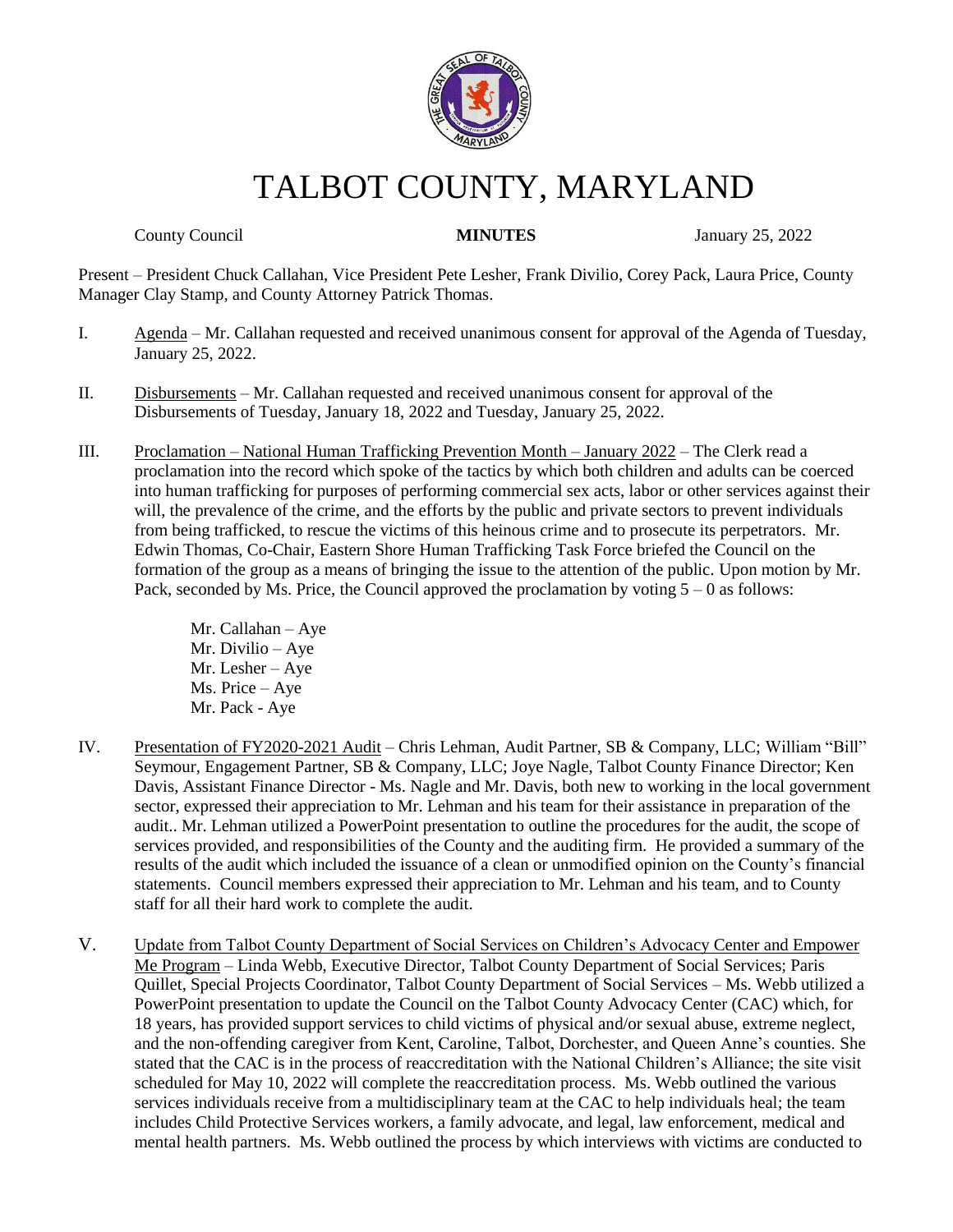avoid re-traumatization. She stated that since the last update to Council, a new medical director had been hired, the multidisciplinary team had been provided with 53 training opportunities, and a youth feedback survey had been implemented. She stated that the purpose of the youth feedback survey is to help ensure that the children receiving services by the CAC are provided with the environment and the support they need in their journey to healing; 94 individuals were served between July 2021 and December 31, 2021. Ms. Webb expressed her appreciation to the various organizations which provide services or funding to the CAC. Ms. Quillet briefed the Council on Empower Me, a sex abuse prevention program of the Department of Social Services developed by the Jacob Wetterling Resource Center and the Zero Abuse Project in Minnesota. She stated that the program teaches children and adults about personal safety with the goal of reducing the incidence of child sex abuse by raising community awareness and providing children and caregivers with the language and tools to help keep themselves and others safe. She stated that, in her opinion, every adult should have the knowledge provided by the program, noting numerous groups and organizations to which presentations have been made, to date totaling approximately 600 adults and 1,200 children. Ms. Quillet expressed her appreciation to various community partners for their support of the program. Council discussion ensued with Ms. Webb and Ms. Quillet as information was brought forward. The Department of Social Services will continue to update the Council on a regular or as-needed basis.

#### VI. Eligible for Vote:

Resolution No. 308, A RESOLUTION TO RESCIND ADOPTION OF RESOLUTION NO. 281, A RESOLUTION TO AMEND THE TALBOT COUNTY COMPREHENSIVE WATER AND SEWER PLAN (THE "PLAN") TO RECLASSIFY AND REMAP PORTIONS OF CERTAIN REAL PROPERTY LOCATED IN THE TOWN OF TRAPPE, MARYLAND, ASSOCIATED WITH THE LAKESIDE PLANNED UNIT DEVELOPMENT (THE "LAKESIDE PROJECT") (FORMERLY KNOWN AS "TRAPPE EAST"), FURTHER DESCRIBED AS TAX MAP 54, PARCEL 304; TAX MAP 55, PARCELS 14, 15, 17, 19, 44, 65, 83, AND 85; AND, TAX MAP 59, PARCEL 4, THE TOTAL AREA CONSISTING OF EIGHT HUNDRED SIXTY-FIVE ACRES, MORE OR LESS (THE "PROPERTY"), FROM "S-2" AND "W-2" (AREAS WHERE IMPROVEMENTS OR EXTENSIONS TO EXISTING, OR CONSTRUCTION OF NEW COMMUNITY, MULTI-USE, OR SHARED SANITARY FACILITIES ARE PROGRAMMED FOR PROGRESS WITHIN THREE TO FIVE YEARS) TO "S-1" AND "W-1" (AREAS SERVED OR TO BE SERVED BY COMMUNITY, MULTI-USE, OR SHARED SANITARY FACILITIES WHICH ARE EXISTING, UNDER CONSTRUCTION, OR HAVE IMMEDIATE PRIORITY STATUS); TO AMEND THE PLAN TO ADD CERTAIN WATER AND SEWER CAPITAL PROJECTS RELATED TO THE LAKESIDE PROJECT AND EXISTING SYSTEMS FOR THE FISCAL YEARS 2020 THROUGH 2030; AND, TO AMEND THE PLAN TO UPDATE THE NARRATIVE DESCRIPTION IN THE PLAN RELATIVE TO THE LAKESIDE PROJECT AND EXISTING SYSTEMS, *as amended*, WITHOUT PREJUDICE, was read in to the record by the Clerk and brought forward for vote. Prior to the vote, Mr. Lesher requested Council's consideration to defer the vote on Resolution No. 308 until the Planning Commission has an opportunity to provide an opinion on the resolution, given the new information which has been received by the County; Council discussion ensued with regard to among others, the following: whether the rescission of Resolution No. 281 would be supported by the Comprehensive Plan; whether there was authority to connect the new development to the Town of Trappe wastewater system prior to the adoption of Resolution No. 281 by the County Council in August 2020; the effect of the Planning Commission's overturning of Resolution No. 281 in November 2021; the authority of the Planning Commission to overturn Resolution No. 281; the Town of Trappe's Wastewater Treatment Plant; communication with, and the role of, the Maryland Department of the Environment (MDE). Mr. Pack stated that the public hearing had been held on Resolution No. 308 and it is before the Council for vote; he requested the Chair to call the vote. Council discussion again ensued; Mr. Pack requested that the Chair call the vote as a Point of Order; Mr. Lesher made a motion to defer the vote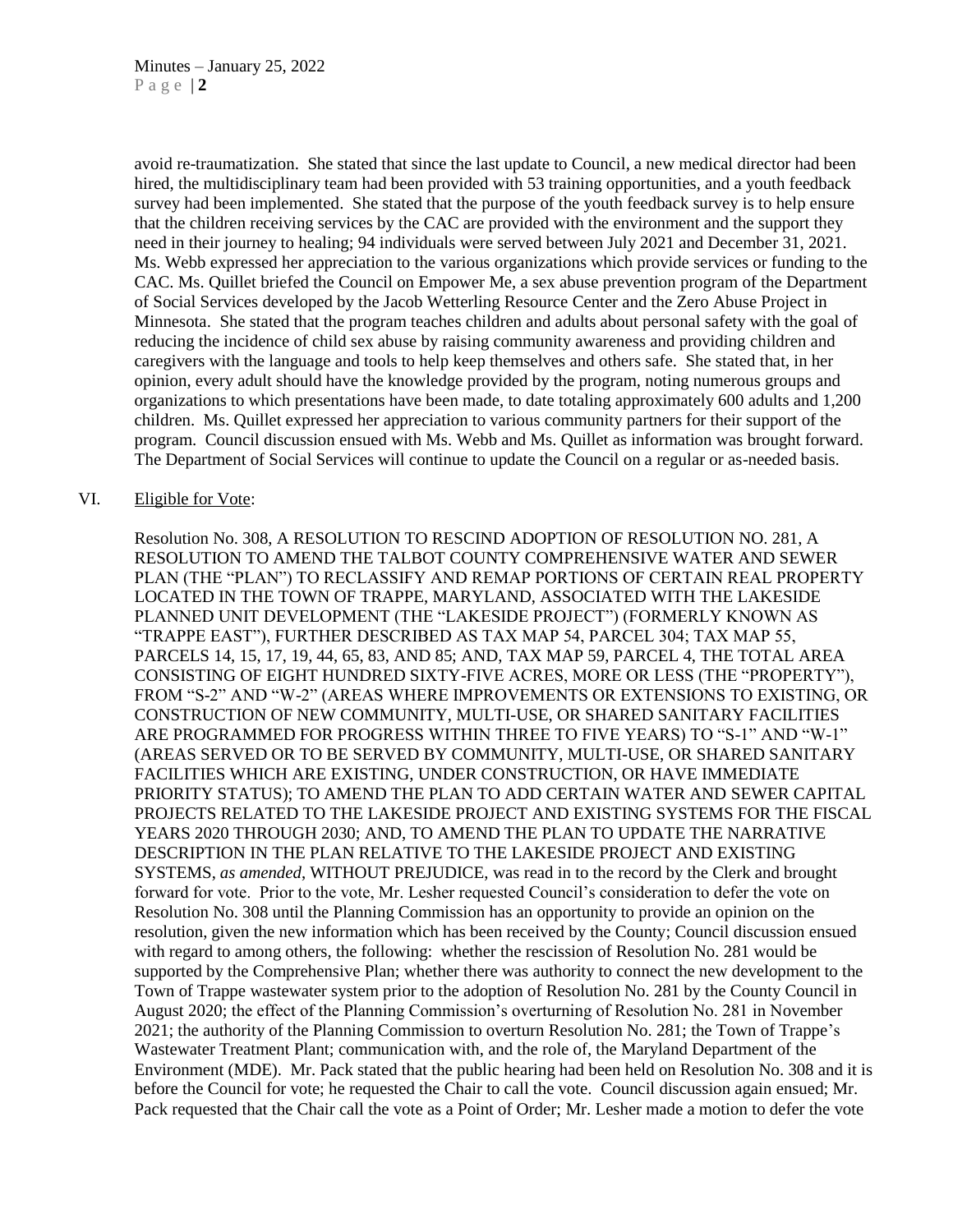Minutes – January 25, 2022 P a g e | **3**

on Resolution No. 308 and Ms. Price seconded the motion. The Council approved the motion by voting 3 – 2 as follows:

Mr. Callahan – Aye Mr. Divilio - Aye Mr. Lesher – Aye Ms. Price – Aye Mr. Pack – Aye

Mr. Pack reiterated that he had requested as a Point of Order that the Chair call the vote on Resolution No. 308, but that the Chair had not done so. Council discussion ensued. Mr. Callahan requested that staff schedule a meeting (virtual) with all parties in the next couple of weeks to discuss the various issues related to Resolution No. 308 and the Lakeside project. Resolution No. 308 will be scheduled for vote at an upcoming Council meeting.

Resolution No. 311, A RESOLUTION TO AMEND THE TALBOT COUNTY COUNCIL RULES OF PROCEDURE TO CLARIFY CERTAIN PROCEDURES REGARDING THE ADOPTION OF NUMBERED AND ADMINISTRATIVE RESOLUTIONS, THE FILING OF PETITIONS, THE DRAFTING OF LEGISLATION, AND THE CONDUCT OF PUBLIC HEARINGS AND TO CORRECT OUTDATED AND INCONSISTENT LANGUAGE, was read into the record by the Clerk and brought forward for vote. Prior to the vote, Council discussion ensued regarding the provision in the resolution which requires a Council member who requests the County Attorney to draft legislation to notify all other members of the Council and the County Manager of the request, and that a copy of the request also be filed with the Secretary, instead of an acknowledgement by at least two other members of the Council that they are aware of the request. Upon motion by Mr. Pack, seconded by Ms. Price, an amendment to Resolution No. 311 was proposed to read as follows: Paragraph 2, §VI. A. Introduction of Bills, Resolutions and Petitions - *Two other members of the Council shall be copied on the request. A copy of the request shall also be filed with the Secretary*. The Council approved the amendment by voting 5 – 0 as follows:

Mr. Callahan – Aye Mr. Divilio – Aye Mr. Lesher – Aye Ms. Price – Aye Mr. Pack – Aye

Council discussion then ensued regarding the process for submitting a petition to the Council as outlined in § VI. B. Introduction of Petitions of Resolution No. 311. Following discussion, at Council's request, County Attorney, Patrick Thomas, providing wording of an amendment for Council's consideration as follows: *No person may join in a petition after it has been filed with the County. No petition shall be filed with the County concerning a matter for which another petition was filed with the County at any time in the previous eighteen (18) months except upon demonstration of a material change in facts or circumstances, as determined by the Council in its sole discretion*. Upon motion by Ms. Price, seconded by Mr. Lesher, the Council approved the amendment by voting  $5 - 0$  as follows:

Mr. Callahan – Aye Mr. Divilio – Aye Mr. Lesher – Aye Ms. Price – Aye Mr. Pack – Aye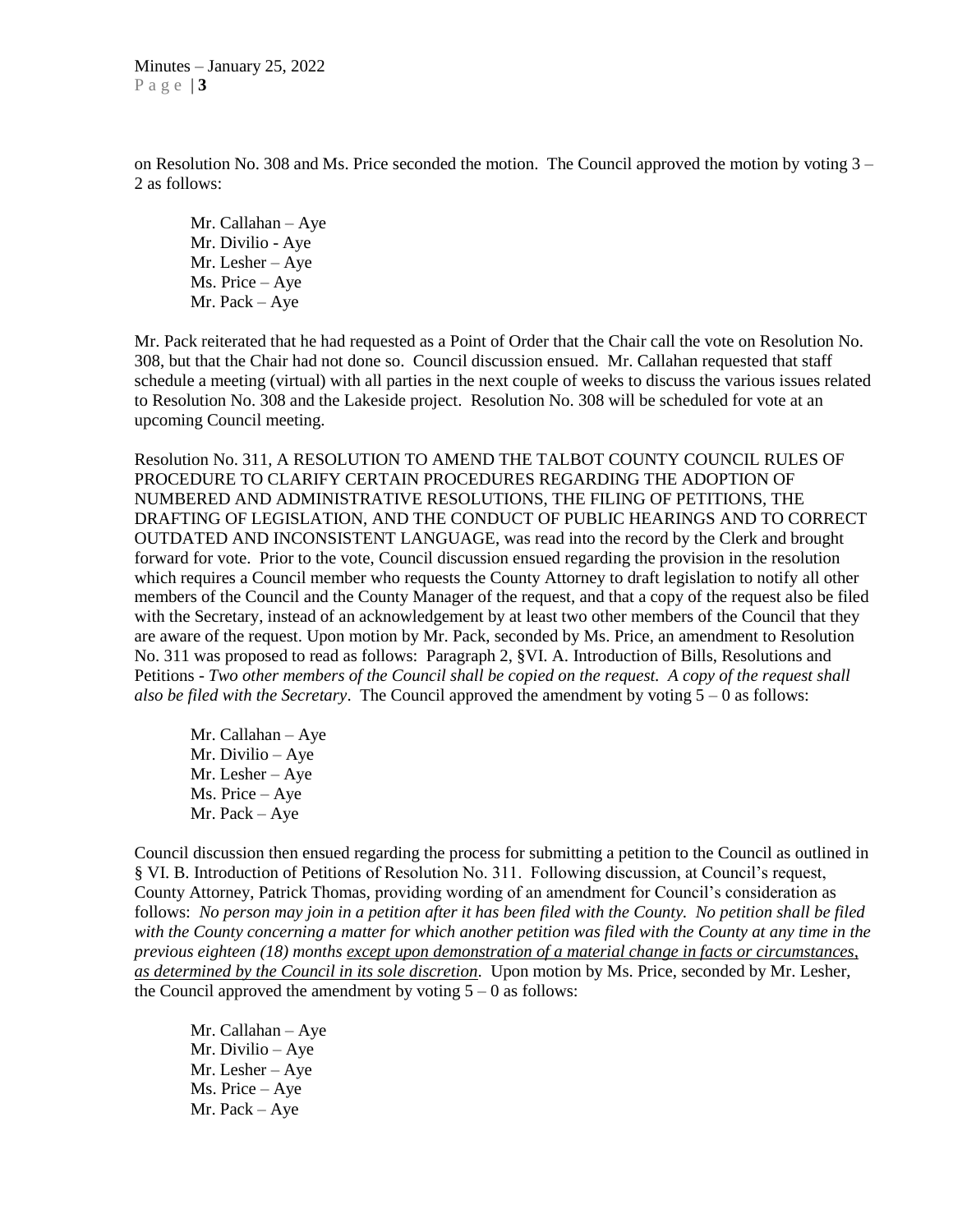Upon motion by Ms. Price, seconded by Mr. Pack, the Council approved Resolution No. 311, as amended, by voting  $5 - 0$  as follows:

Mr. Callahan – Aye Mr. Divilio – Aye Mr. Lesher – Aye Ms. Price – Aye Mr. Pack – Aye

Resolution No. 311, as amended, is effective immediately.

The Council meeting recessed at 8:32 p.m. The Council meeting resumed at 8:37 p.m.

#### VII. Public Hearing:

Resolution No. 313, A RESOLUTION TO AMEND THE TALBOT COUNTY COMPREHENSIVE WATER AND SEWER PLAN REGARDING THE CONNECTION OF PHASE 1, SECTION 1 OF THE LAKESIDE PROJECT TO THE EXISTING TRAPPE WASTEWATERSYSTEM, was read into the record by the Clerk and brought forward for public hearing. Prior to the public hearing, Mr. Lesher stated that he wished to offer a motion for an amendment to Resolution No. 313 (the blue amendment), known as Amendment No. 1; Ms. Price seconded the motion. Ms. Price requested that County Attorney, Patrick Thomas, explain the amendment as, in her opinion, it might change what individuals may say during the public hearing on the resolution. Mr. Thomas stated that the purpose of the amendment is to add a requirement that any new connections from the Lakeside start-up phase to the existing Town of Trappe wastewater system are also subject to the existing wastewater treatment plant being upgraded to Enhanced Nutrient Removal (ENR) standards, with the treated effluent also meeting ENR standards as set forth in the "Trappe Area Sewerage System" section of the Comprehensive Water and Sewer Plan. Mr. Thomas outlined the language that the proposed amendment would also delete, specifically, that *No portion of the start-up phase may be connected to the existing Town of Trappe wastewater system more than 18 months after final approval of County Resolution No. 313 by MDE. Within 18 months from final issuance of all required permits and approvals for the new Lakeside WWTP (including exhaustion or final resolution of all appeals), all wastewater from the start-up phase being treated by the existing Trappe wastewater system shall be redirected to the new Lakeside WWTP*. Council discussion ensued. Mr. Pack asked for a Point of Order, stating that an amendment had been introduced and seconded and needs to be voted upon. Council discussion again ensued; Ms. Price rescinded her second. Council discussion ensued and Mr. Thomas stated that should Council choose to do so, they could vote on the amendment, and if approved, the public hearing could be held on Resolution No. 313, as amended, Resolution No. 313, as amended could then go back to the Planning Commission for consideration. Council discussion continued. Members of the public were afforded an opportunity to comment on the legislation. Mr. Pack made a motion to move Resolution No. 313 forward for vote; as there was no second, the motion died. Mr. Lesher made a motion to defer the vote on Resolution No. 313; Ms. Price seconded the motion; however, since Mr. Pack's motion failed to move Resolution No. 313 forward for vote, the vote was deferred by default.

VIII. Discussion of Pending General Assembly Legislation: *HB51, TALBOT COUNTY – DEER AND TURKEY HUNTING – SUNDAYS* was brought forward for discussion. Delegate Johnny Mautz, the sponsor of the legislation, stated that the purpose of the legislation is to designate the same Sundays in Talbot County for hunting as are currently available in neighboring counties; the legislation also includes Sunday hunting during a short turkey season in the spring. County Council discussion ensued with Delegate Mautz who emphasized that the bill applies to private land only. Upon motion by Ms. Price, seconded by Mr. Divilio, the Council approved forwarding a letter in support of HB51 by voting 4-1 as follows: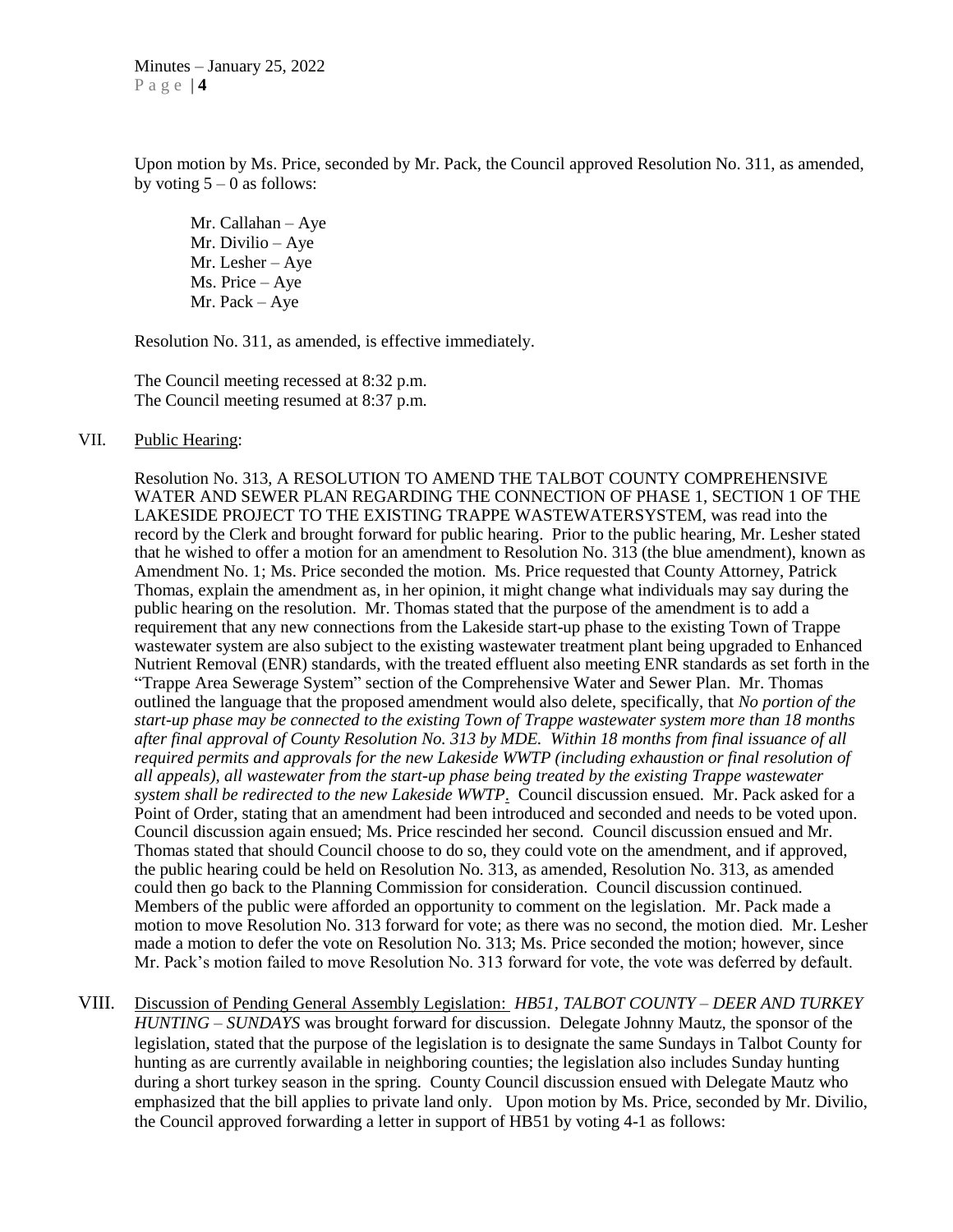Mr. Callahan – Aye Mr. Divilio – Aye Mr. Lesher – Nay Ms. Price – Aye Mr. Pack - Aye

- IX. County Manager's Report:
	- A. Talbot County Adult Public Guardianship Review Board Requested Council approval for the reappointment of Wendy Young-Dyott, Laura Higgins, Glenn Klakring, and Kerri Engels Roberts to three-year terms on the Talbot County Adult Public Guardianship Review Board; said terms will expire on January 1, 2025. Upon motion by Mr. Divilio, seconded by Mr. Pack, the Council approved the reappointments by voting  $5 - 0$  as follows:

Mr. Callahan – Aye Mr. Divilio – Aye Mr. Lesher – Aye Ms. Price – Aye Mr. Pack - Aye

B. Request for Letter of Support - Requested Council approval of a request from Eastern Shore Land Conservancy for a letter in support of the Tuckahoe Rural Legacy Area and the Eastern Shore Heartland Rural Legacy Area as areas which remain consistent with the County's Comprehensive Plan and should receive consideration for preservation funding. Upon motion by Mr. Pack, seconded by Ms. Price, the Council approved forwarding a letter of support by voting  $5 - 0$  as follows:

> Mr. Callahan – Aye Mr. Divilio – Aye Mr. Lesher – Aye Ms. Price – Aye Mr. Pack – Aye

C. Bid No. 21-08, COMMUNITY CENTER ATHLETIC FIELD IRRIGATION - TALBOT COUNTY, MARYLAND – Requested Council approval of the Department of Parks and Recreation Director's recommendation to award Bid No. 21-08 to the sole bidder, Montgomery Irrigation, in the sum of \$85,000 for the installation of irrigation of the athletic field at the Talbot County Community Center. Mr. Stamp stated that if approved, 90% of the cost (\$76,500) is reimbursable through Program Open Space. Mr. Stamp confirmed that there are sufficient funds in the budget to make up the 10% difference. Upon motion by Mr. Pack, seconded by Mr. Divilio, the Council approved the bid award by voting  $5 - 0$  as follows:

> Mr. Callahan – Aye Mr. Divilio – Aye Mr. Lesher – Aye Ms. Price – Aye Mr. Pack – Aye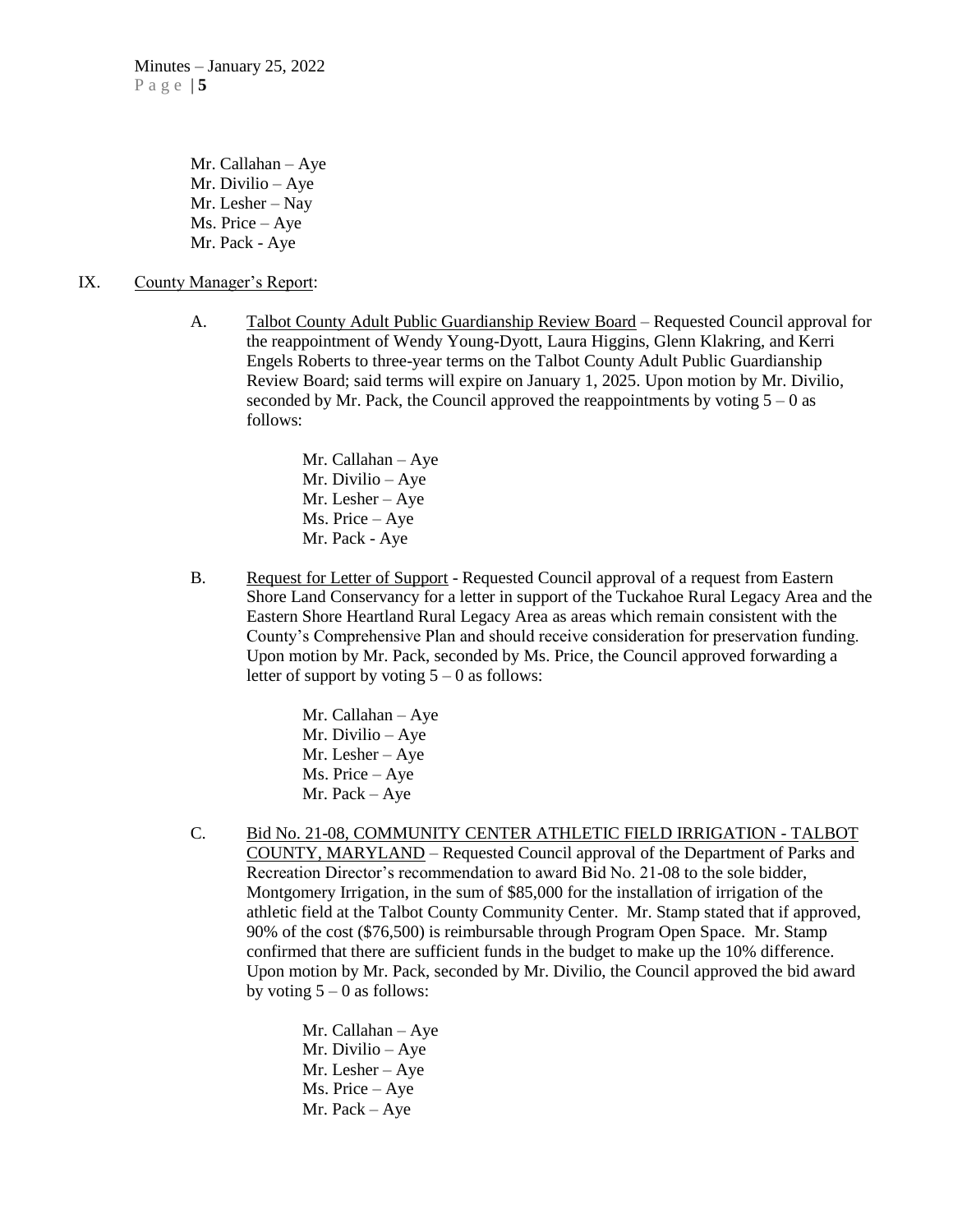D. Bid No. 21-11, COMMUNITY CENTER ICE PLANT REPLACEMENT – TALBOT COUNTY, MARYLAND – Requested Council's approval of the Department of Parks and Recreation Director's recommendation to award Bid No. 21-11 to the sole bidder, American Arena in the sum of \$1,089,000 plus an additional \$25,000 for removal of the old ice plant, including the draining and disposal of all toxic chemicals; total cost of the project is \$1,114,000; following completion of the project, request for reimbursement of \$1,000,000 of the cost of the project will be sent to the Maryland Department of Natural Resources (DNR) Local Parks and Programs Infrastructure Funding; funding from the program is required to be utilized in FY22. Mr. Stamp also requested Council approval of the use of \$114,000 in Contingency Funding, which he certified is available, to cover that portion of the cost of the project not covered by DNR funding. Upon motion by Mr. Pack, seconded by Mr. Divilio, the Council approved the recommendation and use of Contingency Funding as outlined by voting  $5 - 0$  as follows:

> Mr. Callahan – Aye Mr. Divilio – Aye Mr. Lesher – Aye Ms. Price – Aye Mr. Pack – Aye

- E. February Council Meetings Mr. Stamp stated that all Council meetings will remain virtual through the month of February.
- X. Public Comments: There were no comments by members of the public.
- XI. Council Comments:
	- Ms. Price No comments
	- Mr. Lesher Mr. Lesher stated that during the Battle of Britain in 1940, the British government ordered a blackout in order not to aid Luftwaffe bombers in confirming information about the location of homes and businesses in London. He stated that the government did not leave it up to the personal decision of each individual as to whether or not to use blackout curtains; Londoners did not whine about this loss of their personal liberty – they were saving their own lives and the lives of their neighbors. He stated that following, in his opinion, a compelling presentation by the Talbot County Health Officer at the County Council's last meeting regarding a dire situation by our local hospital and medical providers, the COVID caseload in Talbot County, and the strong recommendation to return to indoor masking to abate this crisis, all this Council could do was to make a statement about how it was up to each individual. He stated that, in his opinion, our weak response showed a disregard for the health of our constituents and for life itself.
	- Mr. Pack Mr. Pack stated that, in his opinion, the pandemic has impacted each of us in different ways, as evidenced here tonight – mental health is a stress and can sometimes be overwhelming. He stated that he has requested that the COVID Response Team look at working with some of our community partners to see how some of the mental health issues, particularly among young people, can be mitigated. He stated that, in his opinion, the isolation, stress and anxiety of the pandemic is being felt by young people, just like it is being felt by adults and having a group that can work with the schools and various partners in the community would help stem some of the deep emotional feelings that many of our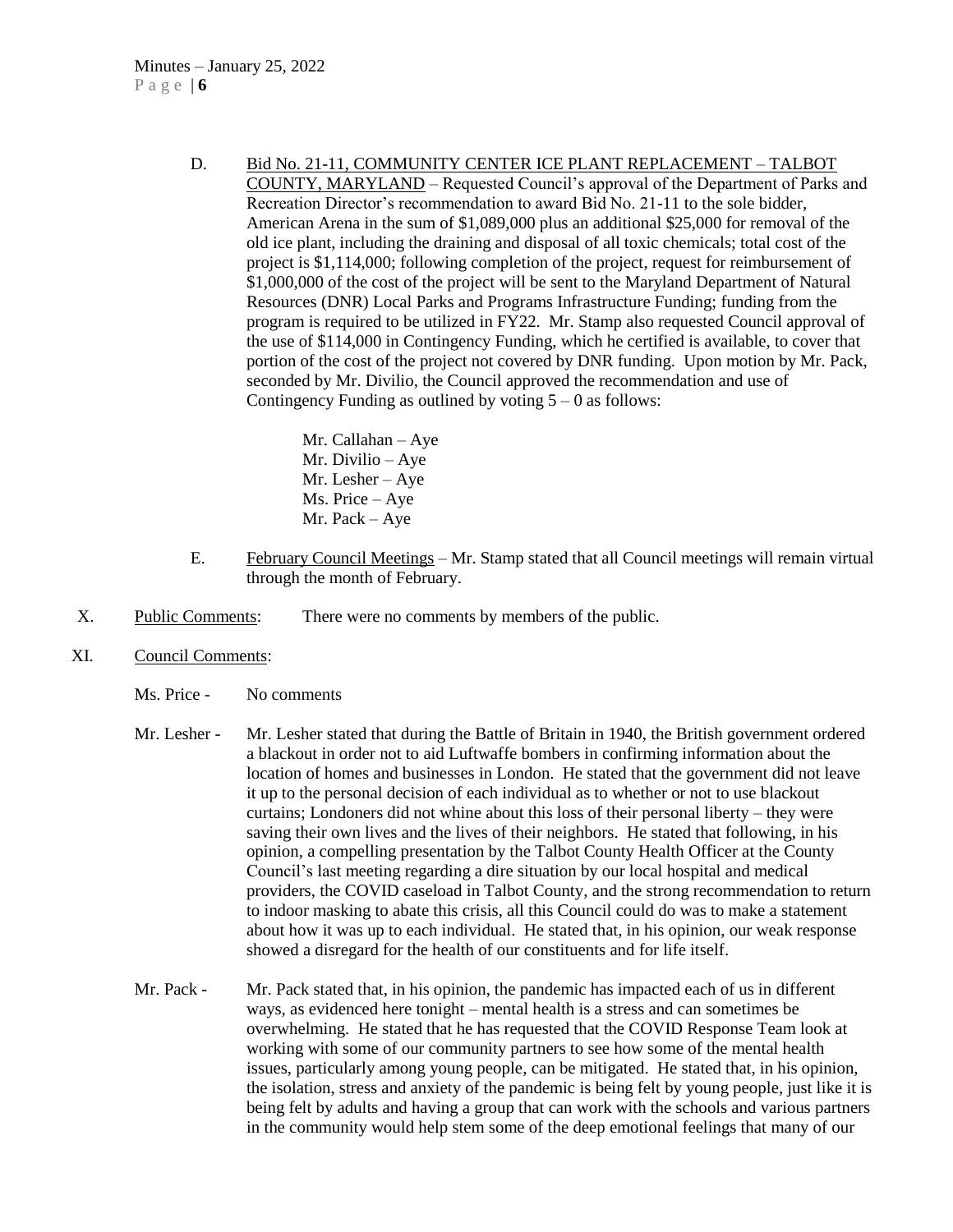young people are experiencing. Mr. Pack stated that he was glad to hear that Maryland House Bill 118, if approved, would allow students to take a mental health day from school and not have the day counted against them. He encouraged the local delegation to review HB118 and support it, as he does. He stated that, in his opinion, allowing students to take care of their mental health is just as important as students staying home to take care of their physical health. Mr. Pack stated that even though mental health providers have been working with Dr. Maguire, he still wanted to highlight the importance of good mental health and would like to see if we can work even more closely as time goes on. He acknowledged that COVID is going to be with us and reiterated a statement previously made by Dr. Maguire that we are approaching an endemic, so we are going to have the disease with us; trying to work together to address the mental health of our young people is important. Mr. Pack concluded his comments by stating that the Council had heard earlier what the Children's Advocacy Center and the Drug Trafficking Prevention Task Force are doing and expressed his appreciation to the providers in the community that deal with mental health issues, especially those of young people.

Mr. Divilio – Mr. Divilio stated that he does not think a week has gone by since he was elected that he has not received a phone call about a Planning and Zoning issue, most of which revolve around septic systems. He stated that he contacts Planning and Zoning and Environmental Health, gets answers and helps explain the answers to the citizen, provides the individuals with recommendations for resolving their issue, the issue gets fixed and they move on. He stated that, in his opinion, he does not see much difference between the phone calls he gets and what is going on at Lakeside, other than some people are upset that more people may be moving to the county; however, he is not one of them and he does not think that is our decision to make – it is our decision to make sure that the environment is safe and healthy. He stated that he will make sure that they have the best technology in place for the families when they move in. Mr. Divilio responded to Mr. Lesher's comments about the Council doing nothing at the last meeting as far as COVID safety by stating that the comments are disappointing because, in his opinion, we are doing something and all of us have, a different role to play. He recalled the many times his father had taught him to think "outside the box" to make sure the problem is being solved by looking at all the different angles and perspectives. He stated that, in his opinion, a mask is not going to keep everyone safe – you can wear a mask all day and still get COVID – that's why there is a vaccine; medicine works. He stated that when he sees a sign in a neighboring county that says masks required regardless of vaccine status, it is, in his opinion, one less person who is going to get vaccinated because they have to wear a mask – it's a roadblock and a mental stop when they see that and think "I'll just wait," then put it off, and stated he doesn't like that. He stated that he likes to approach the problem from different perspectives, and in his opinion, there is public choice – when you go into government buildings in Talbot County you have to have a mask on; when you go into schools, you have to have a mask on; when you are going into places of health where people congregate, you have to have a mask on, but for the rest of us, it is our decision whether or not to go into Acme or Lowe's with a mask on and how far away to stay from other people – and we can do that. Mr. Divilio stated that, in his opinion, we are doing everything in our power and spending a lot of money giving out vaccines and masks to people who want one. He stated that, in his opinion, if we are going to solve any kinds of problems, it is going to take all five of us working together to make our own constituents happy, and then all of Talbot County will be a happy, safe place to live because we are five very different people from very different backgrounds who all chose this place to live and this Council to run for. He stated that he is proud of that, and likes and appreciates each and every one of his colleagues. Mr. Divilio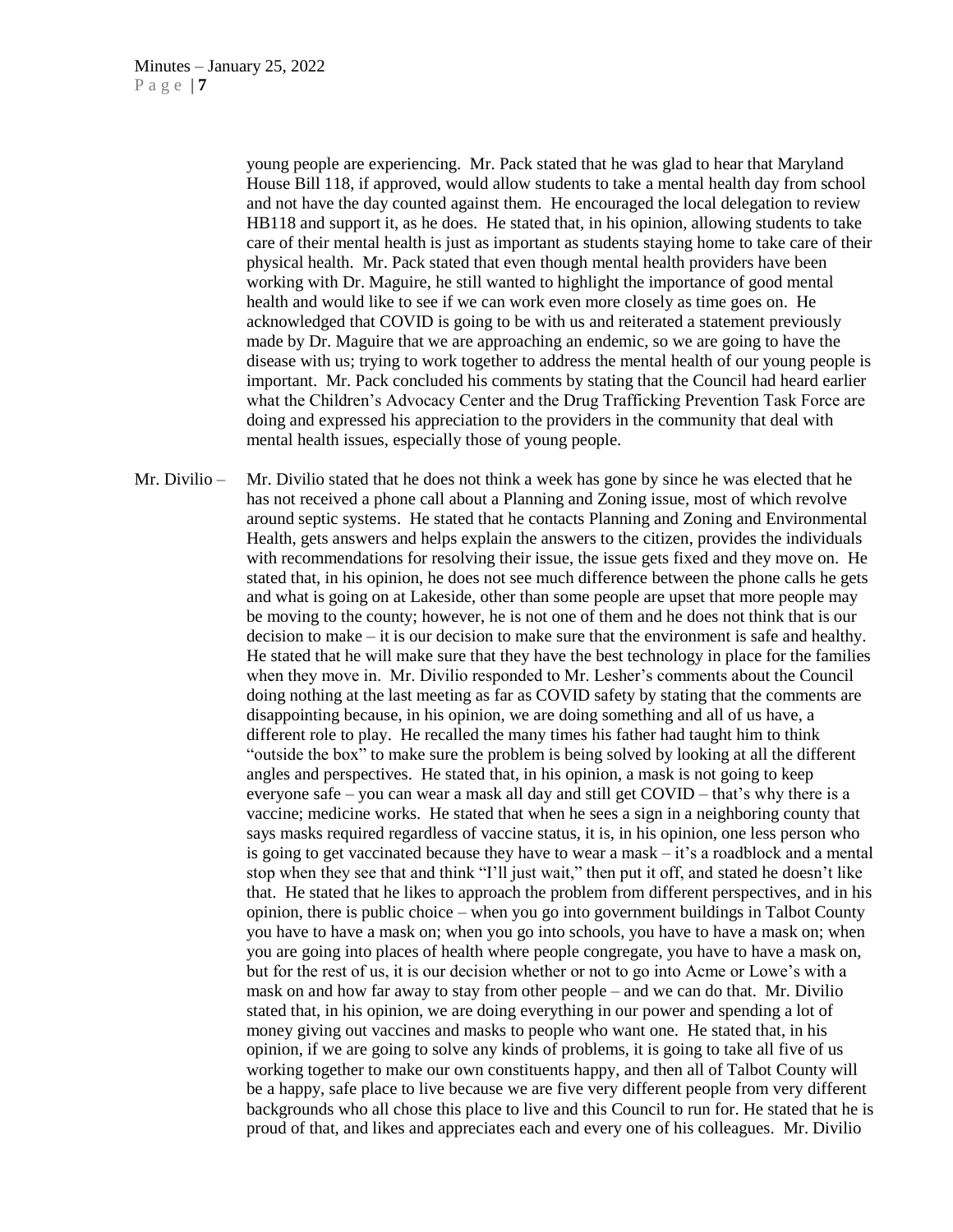commented on a recent article he had read in a business magazine about how important it is for the president of a company to be able to call any member of its board to get an answer and that they all be resources to the CEO, CFO and COO, and that's what it takes when you have a diversified board. He stated that he recognized that politics is not like that – we all have something that we want and that we are going to try to step over somebody else to get it if they are not in our favor, but that he does not see that with the Council. He stated that, in his opinion, we have all worked really well together and he has enjoyed his time in office, as difficult as it's been, including this meeting, and that he believes the public does know we care for the vast majority; there will always be a few people who don't and who disagree with us, "but I don't really mind because I've got you guys and you've got me".

- Mr. Callahan Mr. Callahan stated that he was proud of the Council and that "this has been a tough night on all of us, but we are leaders and we are here to lead this County – a lot of people rely on us". He reiterated Mr. Divilio's statement that the Council members are all very different people and, in his opinion, that's why we are in these seats. He referenced the recent tragedy in Baltimore which took the lives of three firefighters, stating that things can happen very quickly and events like that really puts everything in perspective. He stated that he wants to make sure that his colleagues understand that the Council is here to be positive role models in Talbot County – we are positive people – we lead – we agree to disagree, but at the end of the day we do come together. He stated that, in his opinion, it is very, very important that people see the positive in all of us. He stated that over the past two years of the pandemic, many individuals have dealt with physical issues, mental health issues and even death, all of which is very sad. He concurred with Mr. Divilio's statement that COVID is not going anywhere – the common cold has been here for many, many years; the flu has been here for many years, so we are going to have to start dealing with COVID. He stated that all we can do is support each other, support the community and look after their safety, but at the same time we've got to be able to have people make their own choices as well. Mr. Callahan reminded his colleagues that staff looks up to the Council and sometimes when the conversation gets heated, staff may get uncomfortable. He expressed his appreciation to Council returning from the meeting recess in a calmer tone which allowed better communication to take place. He stated that his whole point tonight was to try to get everyone and all the information at the table so we can just get it right – that's all we want to do, get it right. Mr. Callahan concluded his comments by stating that he wants the Council to look back on this meeting as a time when we started communicating with the public, other elected officials, and individuals that make a difference in this conversation.
- XII. Virtual Work Session with Planning and Zoning on Strategic Plan Miguel Salinas, Planning Officer A work session was held on Tuesday, January 25, 2022 with Miguel Salinas, Planning Officer, to discuss the results of a recent strategic plan initiative for the Department of Planning and Zoning. In July 2021, Talbot County retained the services of Raftelis to conduct a strategic plan for the Department of Planning and Zoning which includes the Office of Permits and Inspections. Jennifer Teal served as the Project Manager with Raftelis on this project. Ms. Teal reported that Raftelis worked with County staff to develop an environmental scan that included quantitative data on trends in local, regional and state demographics as well as historical data about the Department's operations. This information helped to provide the context within which the Department of Planning and Zoning operates today as well as the challenges and opportunities that the Department faces now and will face in the future. As part of their process, Raftelis conducted individual interviews with key Department staff members as well as County leadership and held stakeholder focus groups with over 20 members of the building, development and design communities. A one-day strategic planning retreat was held in October 2021 with staff from Planning and Zoning to explore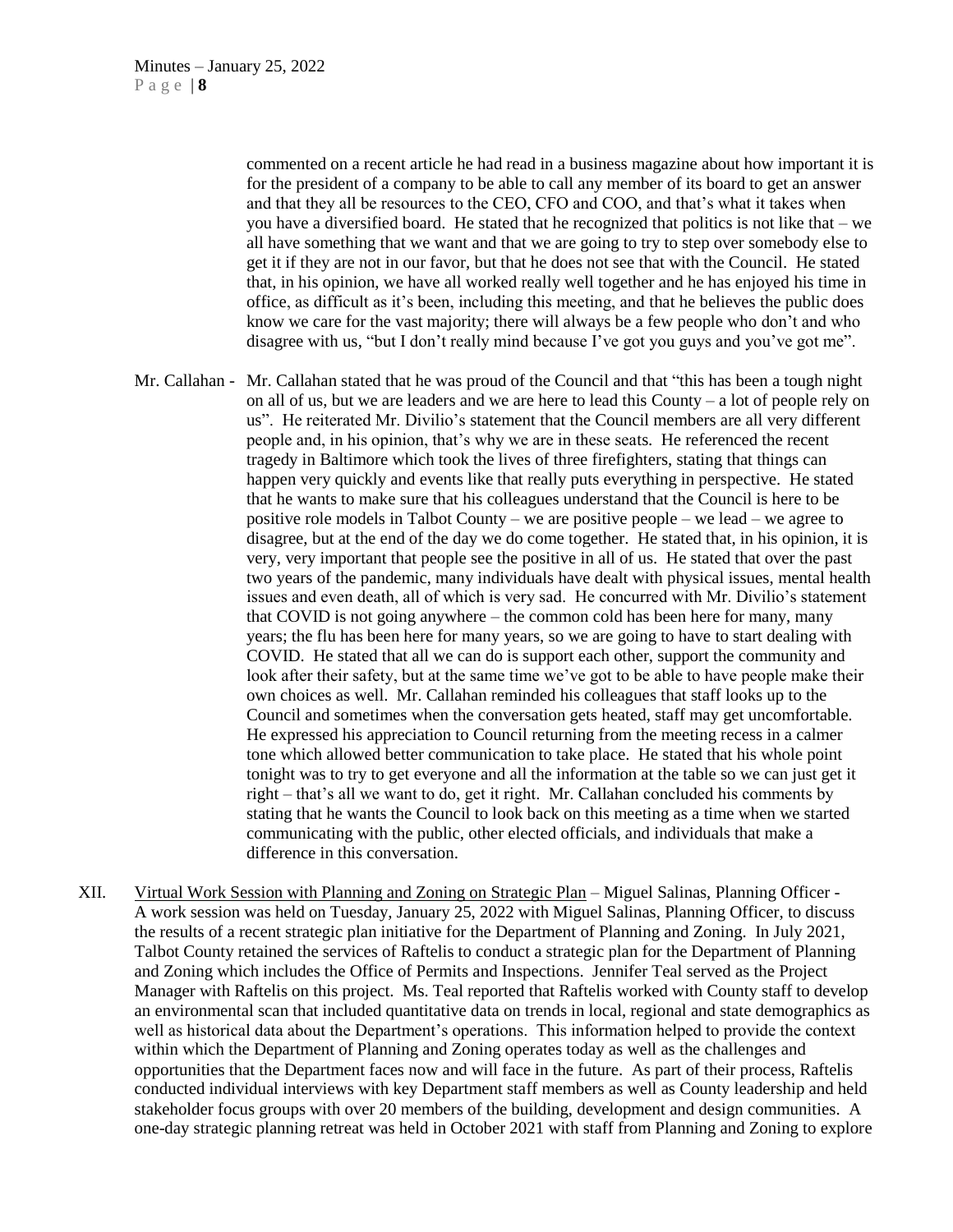information gathered during the environmental scan, staff interviews and stakeholder conversations. Strategic goal categories that were discussed included technology; optimized processes; organizational capacity; workforce development; revenue sufficiency and customer experience. A summary of the environmental scan noted the following: Talbot County is experiencing modest growth, limited to its incorporated areas; Talbot County's population is aging; Talbot County is homogenous; Housing values in Talbot County are increasing; Talbot County residents are employed, but earn a lower income than the state average; Talbot County is getting safer; Planning and Zoning's staff and leadership have been in transition; Planning and Zoning's cost recovery is decreasing; Planning and Zoning's volume of work is increasing and so are its turnaround times; Planning and Zoning is implementing OpenGov to create an opportunity to evaluate and streamline processes, increase transparency and improve customer service. Mr. Salinas noted that OpenGov is expected to go live in early March. Feedback from stakeholders noted the following: efforts by the Department to engage with stakeholders and improve operations are appreciated and should be expanded; Planning and Zoning staff is responsive and pleasant to work with; long turnaround times are required for permits and approvals are costly and overly burdensome for residents, property owners and developers; stakeholders recognize the challenges of enforcing building and zoning regulations and processes in an environment as ecologically sensitive as Talbot County, as well as the difficulty in balancing the sometimes conflicting guidance of various local, State and federal requirements; and while the Technical Advisory Committee (TAC) and Compliance Review Meetings (CRM) were initially designed to provide support to applicants and stakeholders, it has evolved into a lengthy process that is challenging to navigate. Council discussion ensued with Ms. Teal and Mr. Salinas as outcome-based objectives were discussed. A copy of the report from Raftelis can be obtained at the Planning and Zoning office.

XIII. Upon motion by Mr. Divilio, seconded by Mr. Pack, the Council voted to adjourn and to reconvene on Tuesday, February 1, 2022 at 5:00 p.m. for the quarterly meeting with elected officials from Easton, Oxford, Queen Anne, St. Michaels and Trappe; to reconvene on Thursday, February 3, 2022 at 5:30 p.m. for a joint meeting with the Talbot County Board of Education; and to reconvene on Tuesday, February 8, 2022 at 3:00 p.m. for a work session with Sheriff Gamble and his staff, representatives from Easton, Oxford, and St. Michaels and police chiefs on House Bill 670, Maryland Police Accountability Act of 2021; and to convene in a virtual Open Session at 4:00 p.m. and immediately adjourn into a virtual Closed Session for discussion of legal, personnel and real estate matters as listed on the statement for closing the meeting, and at 6:00 p.m. for the virtual meeting by voting 5– 0 as follows:

> Mr. Callahan - Aye Mr. Divilio – Aye Mr. Lesher – Aye Ms. Price – Aye Mr. Pack – Aye

The meeting adjourned at 10:07 p.m.

The transcript of the January 25, 2022 County Council meeting is available for review in the Office of the Talbot County Manager during regular office hours.

#### XIV. Summary of Closed Session Held on January 25, 2022:

1. Statement of the time, place, and purpose of the closed session:

| Time of closed session:  | 4:30 p.m. to 5:55 p.m. |
|--------------------------|------------------------|
| Place of closed session: | Via WebEx Events       |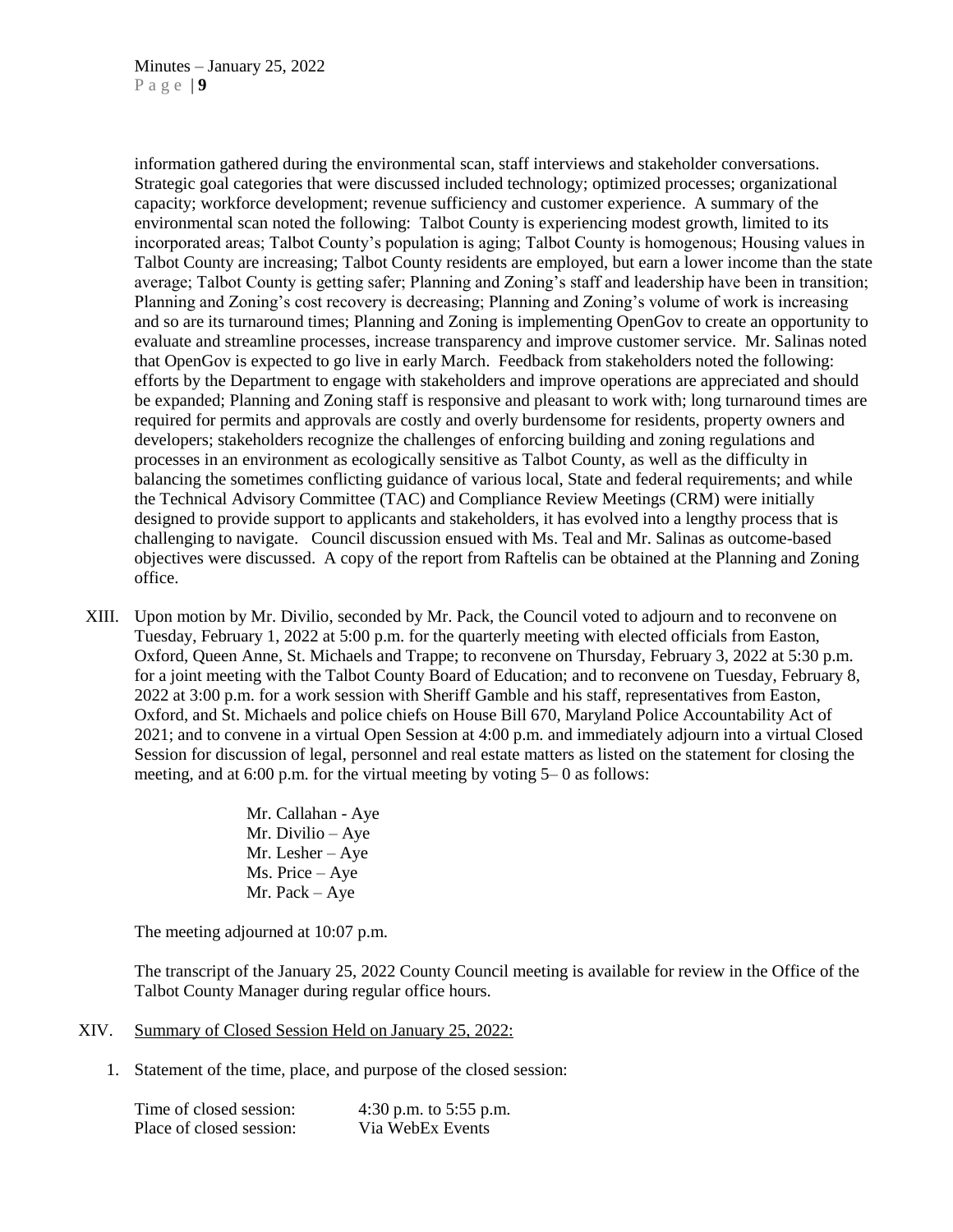| Purpose of the closed session: To consider various matters as set forth in the statement for |
|----------------------------------------------------------------------------------------------|
| closing the meeting                                                                          |

2. Record of the vote of each member as to closing the session:

|                  | Names of members voting aye: Callahan, Divilio, Lesher, Pack, Price |
|------------------|---------------------------------------------------------------------|
| Members opposed: | None                                                                |
| Abstaining:      | None                                                                |
| Absent:          | None                                                                |

3. Statutory authority to close session and listing of each topic actually discussed, persons present, and each action taken in the session:

| <b>Topic</b>                                                                              | <b>Statutory</b>         | <b>Reason for</b>                                                                                                                                              | <b>Persons Present</b>                                                                                                                           | <b>Action Taken</b>                                                           |
|-------------------------------------------------------------------------------------------|--------------------------|----------------------------------------------------------------------------------------------------------------------------------------------------------------|--------------------------------------------------------------------------------------------------------------------------------------------------|-------------------------------------------------------------------------------|
| <b>Description</b>                                                                        | <b>Authority</b>         | <b>Closed Session</b><br><b>Discussion</b>                                                                                                                     |                                                                                                                                                  |                                                                               |
| To discuss<br>appointments to<br>various County<br>boards and<br>committees               | GP § 3-305 (b)<br>(1)(i) | Public discussion<br>of specific<br>appointees could<br>discourage<br>individuals from<br>volunteering to<br>serve on County<br>boards and<br>committees       | Chuck Callahan,<br>Frank Divilio,<br>Pete Lesher,<br>Corey Pack, Laura<br>Price, Clay Stamp,<br>Jessica Morris,<br><b>Patrick Thomas</b>         | No action                                                                     |
| To discuss<br>personnel matter<br>in State's<br>Attorney's Office                         | GP § 3-305 (b)<br>(1)(i) | Discussion<br>involves specific<br>individual                                                                                                                  | Chuck Callahan,<br>Frank Divilio,<br>Pete Lesher,<br>Corey Pack, Laura<br>Price, Clay Stamp,<br>Jessica Morris,<br><b>Patrick Thomas</b>         | Council concurred<br>with staff<br>recommendation                             |
| To discuss<br>personnel matter<br>regarding<br>compensation                               | GP § 3-305 (b)<br>(1)(i) | Discussion<br>involves specific<br>individuals                                                                                                                 | Chuck Callahan,<br>Frank Divilio,<br>Pete Lesher,<br>Corey Pack, Laura<br>Price, Clay Stamp,<br>Jessica Morris,<br><b>Patrick Thomas</b>         | No action                                                                     |
| To discuss<br>possible<br>acquisition of<br>property in Easton<br>for a public<br>purpose | GP § 3-305(b)(3)         | To protect<br>County's<br>bargaining<br>position regarding<br>the potential<br>acquisition of a<br>specific parcel of<br>real property for a<br>public purpose | Chuck Callahan,<br>Frank Divilio,<br>Pete Lesher,<br>Corey Pack, Laura<br>Price, Clay Stamp,<br>Jessica Morris,<br>Patrick Thomas,<br>Joye Nagle | Council directed<br>staff to prepare<br>counter-proposal<br>for consideration |
| Legal advice on<br>code enforcement                                                       | GP § 3-305 (b) (7)       | Confidential<br>attorney-client                                                                                                                                | Chuck Callahan,<br>Frank Divilio,                                                                                                                | No action                                                                     |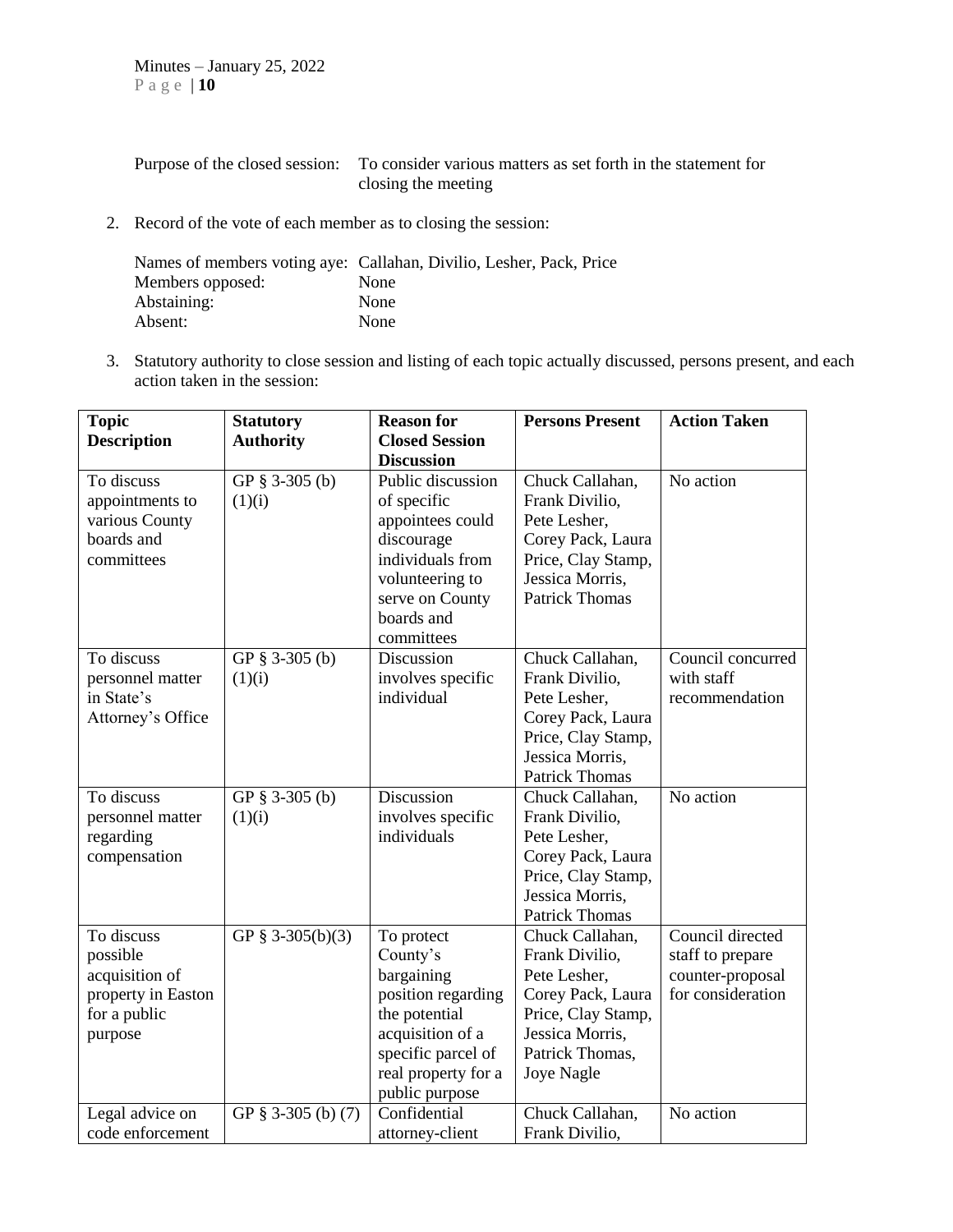| matter involving     |                   | discussion          | Pete Lesher,          |                   |
|----------------------|-------------------|---------------------|-----------------------|-------------------|
|                      |                   |                     |                       |                   |
| property in Easton   |                   | regarding           | Corey Pack, Laura     |                   |
|                      |                   | potential dispute   | Price, Clay Stamp,    |                   |
|                      |                   | resolution          | Jessica Morris,       |                   |
|                      |                   |                     | <b>Patrick Thomas</b> |                   |
| Legal advice on      | GP $\S$ 3-305 (b) | Confidential        | Chuck Callahan,       | No action         |
| litigation (Petition | (7)(8)            | attorney-client     | Frank Divilio,        |                   |
| 21-02/Preserve       |                   | discussion          | Pete Lesher,          |                   |
| Talbot History,      |                   | regarding status of | Corey Pack, Laura     |                   |
| Inc.)                |                   | litigation          | Price, Clay Stamp,    |                   |
|                      |                   |                     | Jessica Morris,       |                   |
|                      |                   |                     | <b>Patrick Thomas</b> |                   |
| Update on opioid     | GP $\S$ 3-305 (b) | Confidential        | Chuck Callahan,       | Council concurred |
| litigation           | (7)(8)            | attorney-client     | Frank Divilio,        | with settlement   |
|                      |                   | discussion          | Pete Lesher,          | agreements as     |
|                      |                   | regarding possible  | Corey Pack, Laura     | presented         |
|                      |                   | settlement of       | Price, Clay Stamp,    |                   |
|                      |                   | litigation          | Jessica Morris,       |                   |
|                      |                   |                     | <b>Patrick Thomas</b> |                   |

## **CASH STATEMENT 1/18/2022**

# BALANCE 1/11/2022 53,920,070.62

| CIGNA CLAIMS PAID THRU 1/10/2022                               | (118, 837.96) |
|----------------------------------------------------------------|---------------|
| USDA/RD QTRLY BOND PYMT #92-03                                 | (9,478.60)    |
| WELLS FARGO GOLF EQUIPMENT LEASE PYMT                          | (128.00)      |
| USDA/RD MTHLY BOND PYMT #97-08                                 | (1,304.00)    |
| REIMBURSEMENT FOR EASTON ELEMENTARY SCHOOL<br><b>PROJECT</b>   | (22,999.14)   |
| REIMBURSEMENT FOR EARLY HEAD START DOBSON<br><b>SEPARATION</b> | (6,874.45)    |
| REIMBURSEMENT FOR TALBOT FAMILY SUPPORT CENTER                 | (198, 441.45) |
| ELECTION BOARD PPE 11/30/21 & 12/07/21                         | (13,202.79)   |
| TALBOT COUNTY PUBLIC IMPROVEMENT BONDS OF 2020                 | (374,000.00)  |
| <b>ENTERPRISE LEASE PYMT 12/2021</b>                           | (11,695.95)   |
| ELECTION BOARD PPE 12/14/21, 12/21/21, 12/28/21 & 1/4/22       | (36, 334.12)  |
| WELLS FARGO GOLF EQUIPMENT LEASE PYMT                          | (4,092.00)    |
| <b>RETURNED CHECK #1001</b>                                    | (125.00)      |
| <b>RETURNED CHECK #8104</b>                                    | (3,057.37)    |
| <b>BANK CHARGES 11/2021</b>                                    | (3,646.78)    |
| <b>INTEREST ON ACCOUNTS 12/2021</b>                            | 4,122.55      |
|                                                                |               |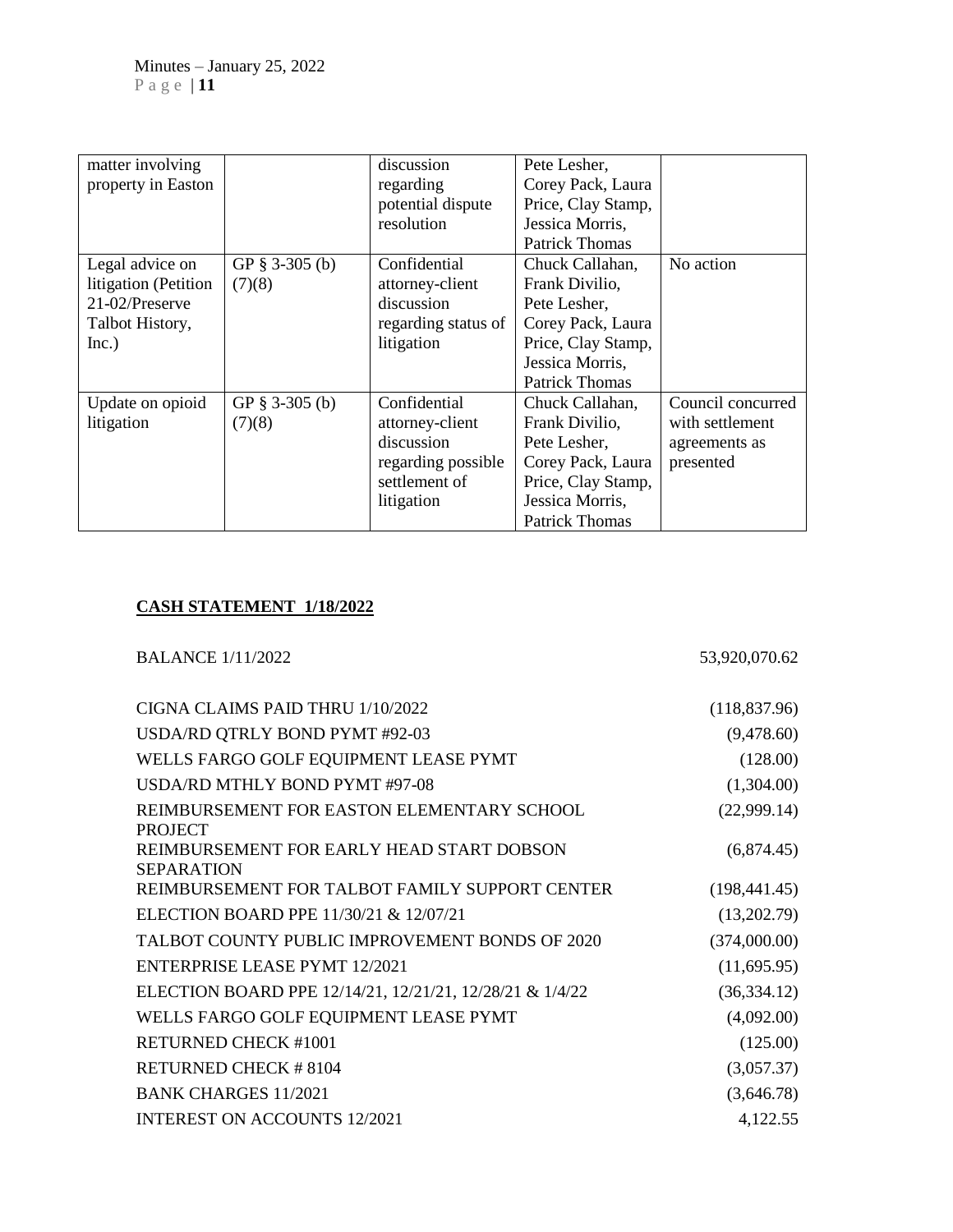| DEPOSIT CORRECTION 1/5/2022                  |                      |       | 8,977.51         |
|----------------------------------------------|----------------------|-------|------------------|
| <b>DEPOSITS</b>                              |                      |       | 1,742,655.49     |
| <b>CHECKS</b>                                |                      |       | (702, 016.50)    |
| VOIDED CHECK(S) 355447                       |                      |       | 2,692.00         |
| <b>BALANCE 1/18/2022</b>                     |                      |       | 54,172,284.06    |
| <b>INVESTMENTS - CERTIFICATES OF DEPOSIT</b> |                      |       |                  |
| Certificate Date                             | <b>Maturity Date</b> | Yield | Amount           |
| PNC-MLGIP INVESTMENTS TOTAL                  |                      | 0.05% | 20,500,000.00    |
| <b>BAYVANGUARD BANK</b>                      |                      |       | 10,213,058.40    |
| <b>TOTAL INVESTED</b>                        |                      |       | 30,713,058.40    |
| PETTY CASH BALANCE                           |                      |       | 12,175.00        |
| <b>GRAND TOTAL ALL FUNDS</b>                 |                      |       | 84, 897, 517. 46 |

## **CASH STATEMENT 1/25/2022**

| <b>BALANCE 1/18/2022</b>                           | 54, 172, 284. 06 |
|----------------------------------------------------|------------------|
| TOTAL ADP PAYROLL PPE 1/7/2022                     | (719,391.04)     |
| DEFERRED COMP DED PPE 1/7/2022                     | (19,025.87)      |
| PENSION DED PPE 1/7/2022                           | (41, 145.20)     |
| DEFERRED COMP PPE 1/7/2022 PLAN 401(A)             | (6,825.14)       |
| CIGNA CLAIMS PAID THRU 1/18/2022                   | (83, 253.88)     |
| <b>AGRICULTURAL TRANSFER TAX 12/2021</b>           | (21,500.00)      |
| STATE REPORT 12/2021                               | (1,427,033.28)   |
| HOG NECK GOLF COURSE SALES & USE DUE<br>1/20/22022 | (487.15)         |
| COMMUNITY CENTER SALES & USE DUE 1/20/2022         | (569.09)         |
| REPURPOSING CENTER SALES & USE DUE 1/20/2022       | (182.78)         |